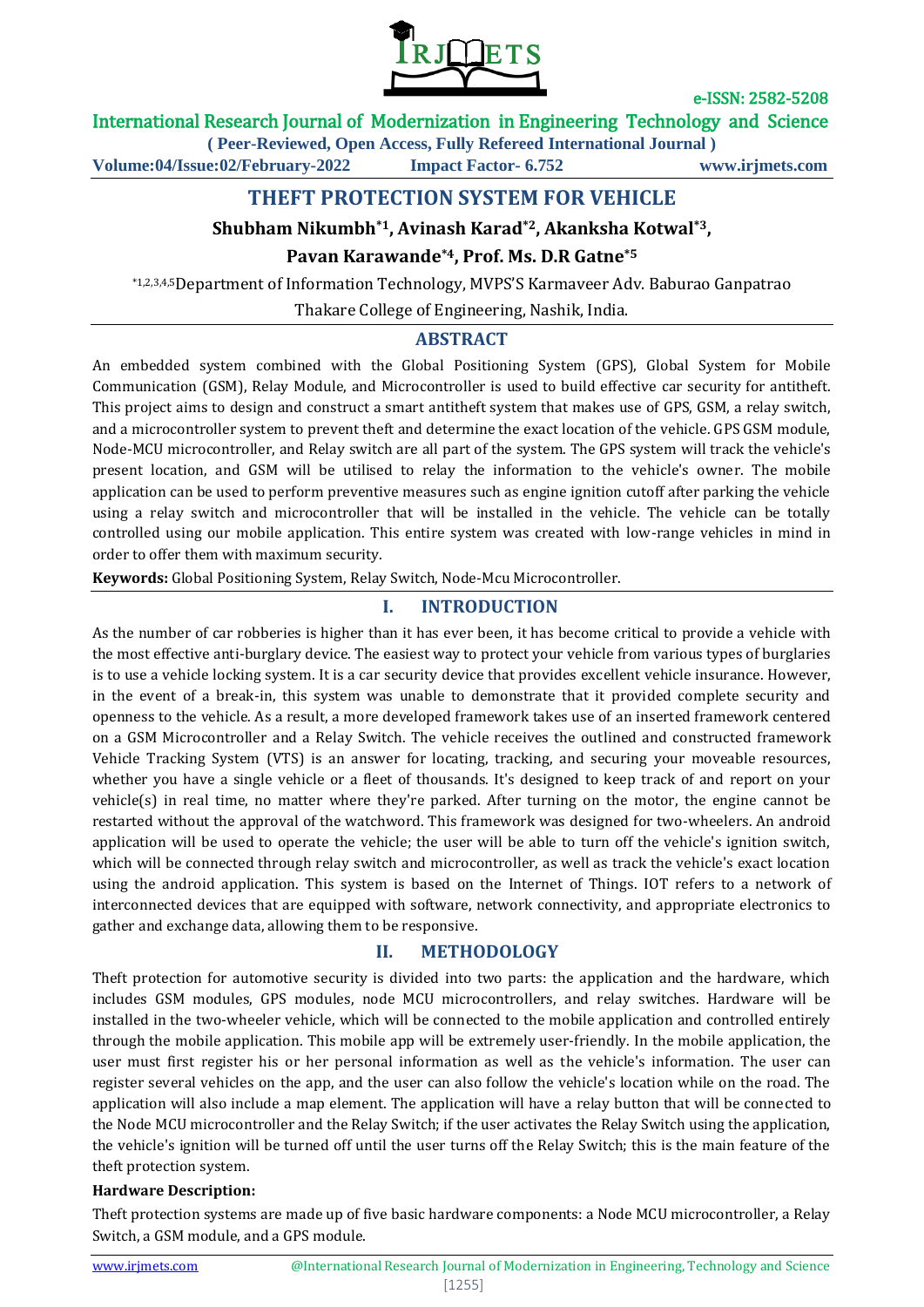

### International Research Journal of Modernization in Engineering Technology and Science

**( Peer-Reviewed, Open Access, Fully Refereed International Journal )**

**Volume:04/Issue:02/February-2022 Impact Factor- 6.752 www.irjmets.com**

The vehicle's ignition switch will be connected to the relay switch, and the Node MCU microcontroller will be put in the vehicle.

1. Node MCU Microcontroller: 1. Node MCU Microcontroller: Node MCU is an open source IOT platform with a low cost. It started off with firmware that ran on esperessif systems' ESP8266 Wi-Fi SOC and hardware that was based on the ESP 12 module. This is a microcontroller with only one board.



**CP1202 USB to UART Bridge** 

2. Relay switch: The relay module switch is an electrically controlled switch that can be turned on or off to allow or prevent current passage. They're made to work with low voltages, such as 3.3V, like the ESP32. The vehicle will be equipped with this switch.



3. GPS & GSM module: The Global Positioning System (GPS) is a space-based satellite route structure that provides area and time data in all climate conditions, wherever on or near the Earth where an unobstructed viewable channel to four or more GPS satellites exists. The framework provides basic capabilities to as many military, civilian, and business clients as possible. It is maintained by the US government and is freely accessible to anyone with a GPS device. The position of a GPS receiver is calculated by accurately timing the signals sent by GPS satellites orbiting high above the Earth. Each satellite sends out communications that include the date and time the message was sent, as well as the satellite's position at the time the message was sent.

The receiver calculates the distance to each satellite using the speed of light and the messages it receives to determine the transit time of each message. A sphere is defined by these distances and satellite locations. When the distances and satellite positions are correct, the receiver is on the surface of each of these spheres. The navigation equations are used to calculate the receiver's location using these distances and satellite locations. This position is then displayed, possibly with a moving map or latitude and longitude, as well as elevation data. Many GPS units display derived information derived from position changes, such as direction and speed. To acquire an accurate result in a normal GPS operation, four or more satellites must be visible.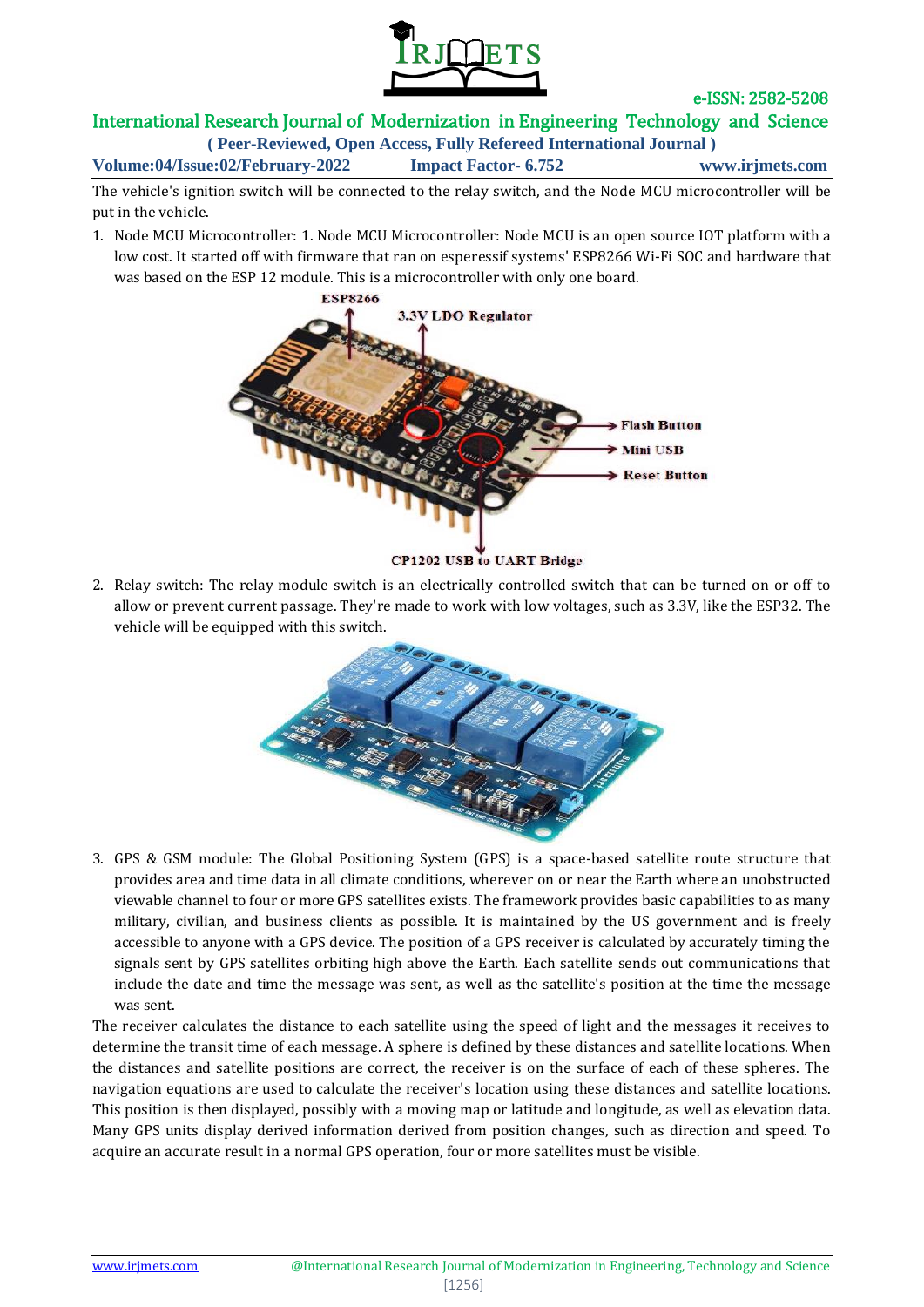

International Research Journal of Modernization in Engineering Technology and Science

**( Peer-Reviewed, Open Access, Fully Refereed International Journal ) Volume:04/Issue:02/February-2022 Impact Factor- 6.752 www.irjmets.com**



**Figure 1:** Architecture diagram.

### **IV. RESULTS AND DISCUSSION**

In the proposed system it will be possible to control our vehicle's security using the mobile application remotely. User will also be able to track the location of the vehicle continuously on the map, longitude and latitude of the location can be seen on the application. The online-based tracking framework is a system that was created by combining a number of modern data and communication technologies. The system includes vehicle-mounted tracking devices, a central server infrastructure, and a web-based application. Clients will be able to view the area graphically as well as other important vehicle data using the framework. This system is designed to support projects with a large number of cars and complex usage requirements. The area is acquired from a satellite using GPS receiver area coordination sent by GPRS, and the data is passed to the goal server as HTTP packets by the GSM system.

# **V. CONCLUSION**

In the next days, controlling the security of the vehicle using a mobile application will be crucial and beneficial to everyone. Our system will be focused on delivering vehicle security and controlling vehicle security with a single touch from a mobile application. Unlike other security systems, our solution will be very cost effective.